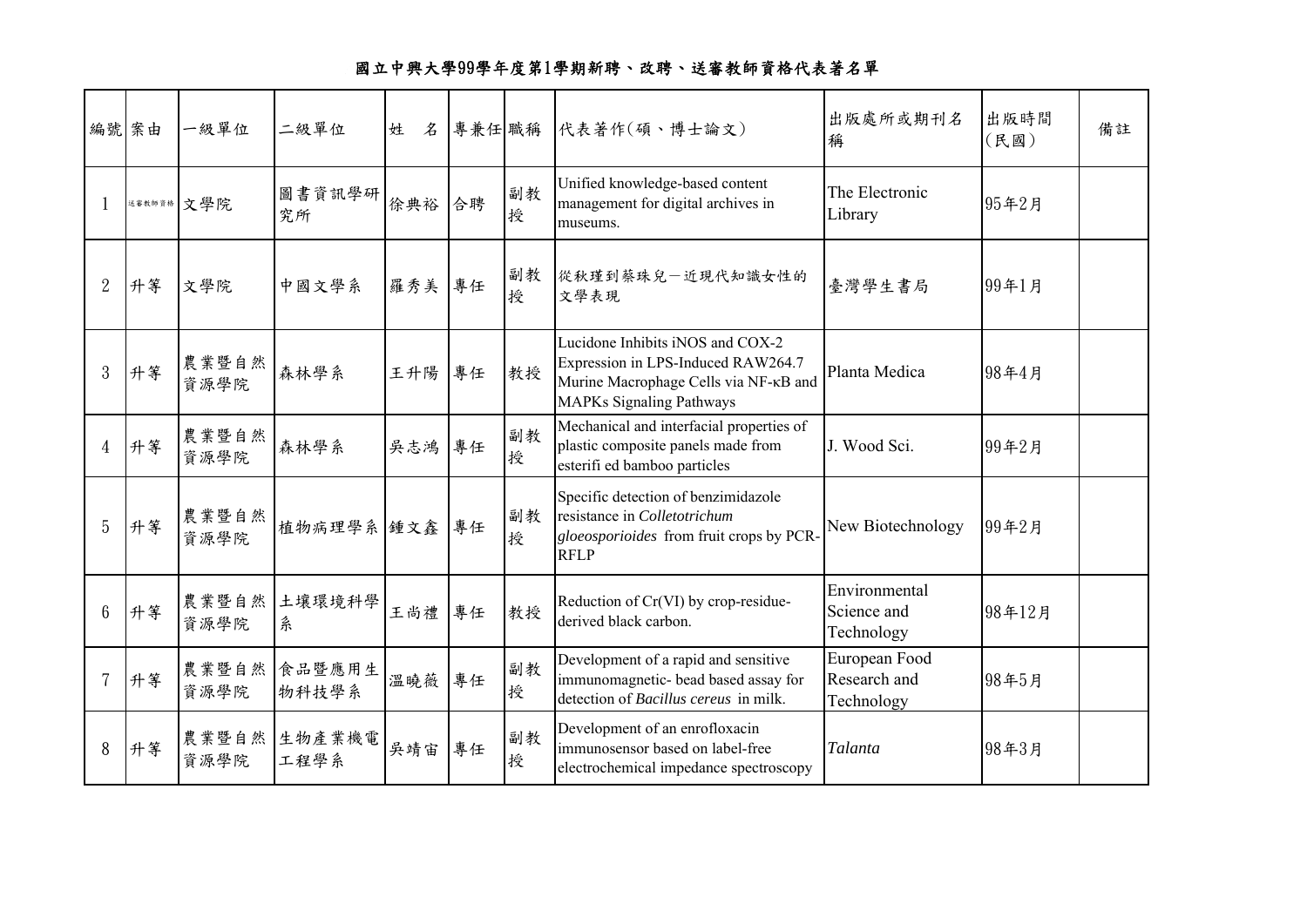| 編號案由 |       | 一級單位 | 二級單位            | 姓<br>名 |    |         | 專兼任 職稱 代表著作(碩、博士論文)                                                                                                                                                                    | 出版處所或期刊名<br>稱                                                 | 出版時間<br>(民國) | 備註 |
|------|-------|------|-----------------|--------|----|---------|----------------------------------------------------------------------------------------------------------------------------------------------------------------------------------------|---------------------------------------------------------------|--------------|----|
| 9    | 升等    | 理學院  | 化學系             | 黃景帆 專任 |    | 副教<br>授 | Facile preparation of an ultrathin nickel<br>film coated nanoporous gold electrode<br>with the unique catalytic activity to<br>oxidation of glucose                                    | Chemical<br>Communications                                    | 98年1月        |    |
|      | 11 升等 | 理學院  | 應用數學系           | 柯志斌 專任 |    | 教授      | Reliability and sensitivity analysis of a<br>system with multiple unreliable service<br>stations and standby switching failures                                                        | Physica A                                                     | 96年7月        |    |
|      | 12 升等 | 理學院  | 應用數學系           | 施因澤    | 專任 | 副教<br>授 | A novel PDE based image restoration:<br>Convection diffusion equation for image<br>denoising                                                                                           | Journal of<br>Computational and<br><b>Applied Mathematics</b> | 98年9月        |    |
|      | 13 升等 | 理學院  | 資訊網路與多<br>媒體研究所 | 王丕中    | 專任 | 副教<br>授 | Scalable Packet Classification with<br>Controlled Cross-producting                                                                                                                     | Computer<br><b>Networks</b>                                   | 98年4月        |    |
|      | 14 升等 | 理學院  | 統計學研究所 沈宗荏      |        | 專任 | 副教<br>授 | An incidence-based richness estimator for<br>quadrates sampled without replacement.                                                                                                    | Ecology                                                       | 97年7月        |    |
|      | 15 升等 | 工學院  | 環境工程學系 林伯雄      |        | 專任 | 教授      | 2,3,7,8-Tetrachlorodibenzo-p-dioxin<br>(TCDD) induces oxidative stress, DNA<br>strand breaks, and poly(ADP-ribose)<br>polymerase-1 activation in human breast<br>carcinoma cell lines. | <b>Toxicology Letters</b>                                     | 96年8月        |    |
|      | 16 升等 | 工學院  | 電機工程學系 江衍忠      |        | 專任 | 副教<br>授 | Higher order finite-difference frequency<br>domain analysis of 2-D photonic crystals<br>with curved dielectric interfaces                                                              | <b>Optics Express</b>                                         | 98年3月        |    |
|      | 17 升等 | 工學院  | 化學工程學系 竇維平      |        | 專任 | 教授      | Microvia Filling by Cu Electroplating<br>Over a Au Seed Layer Modified by a<br>Disulfide                                                                                               | Journal of The<br>Electrochemical<br>Society                  | 98年2月        |    |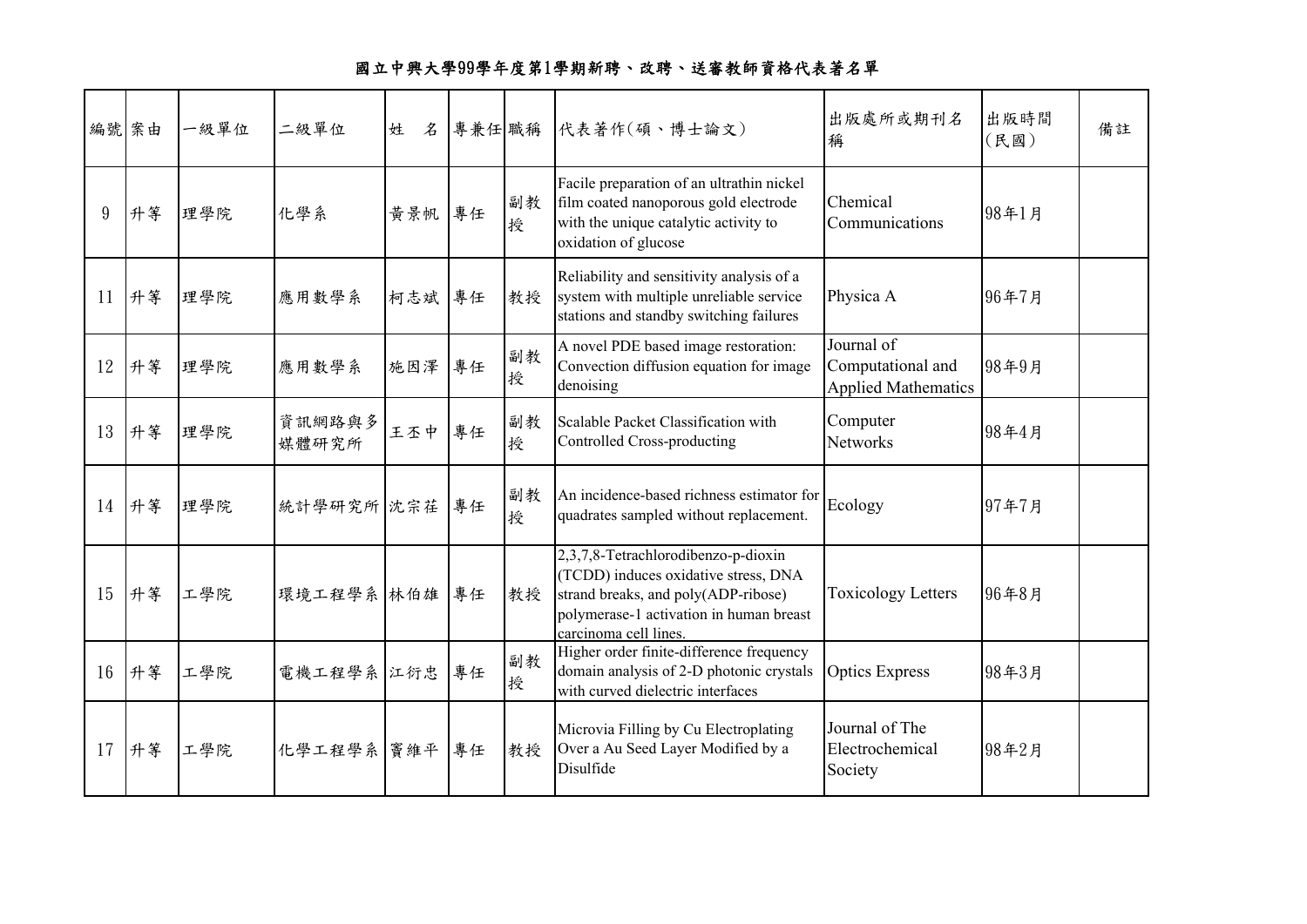|    | 編號案由  | 一級單位  | 二級單位          | 姓<br>名 | 專兼任職稱 |         | 代表著作(碩、博士論文)                                                                                                                                                   | 出版處所或期刊名<br>稱                                        | 出版時間<br>(民國) | 備註 |
|----|-------|-------|---------------|--------|-------|---------|----------------------------------------------------------------------------------------------------------------------------------------------------------------|------------------------------------------------------|--------------|----|
| 18 | 升等    | 工學院   | 材料科學與工<br>程學系 | 許薰丰    | 專任    | 副教<br>授 | Effects of humidity on nano-oxidation of<br>silicon nitride thin film                                                                                          | Ultramicroscopy                                      | 97年9月        |    |
| 19 | 升等    | 工學院   | 材料科學與工<br>程學系 | 林克偉    | 專任    | 教授      | Tuning in-plane and out-of-plane<br>exchange biases in Ni80Fe20/Cr-oxide<br>bilayers                                                                           | Journal of Applied<br>Physics                        | 97年12月       |    |
| 20 | 升等    | 工學院   | 精密工程研究<br>所   | 王東安    | 專任    | 副教<br>授 | Piezoelectric energy harvesting from<br>flow-induced vibration                                                                                                 | Journal of<br>Micromechanics and<br>Microengineering | 99年2月        |    |
| 21 | 升等    | 工學院   | 通訊工程研究<br>所   | 溫志煜    | 專任    | 副教<br>授 | Dynamic hierarchical sleep scheduling for<br>wireless Ad-Hoc sensor networks                                                                                   | Sensors                                              | 98年5月        |    |
| 22 | 升等    | 工學院   | 光電工程研究<br>所   | 裴靜偉    | 專任    | 副教<br>授 | Numerical simulation on the photovoltaic<br>behavior of an amorphous-silicon<br>nanowire-array solar cell                                                      | IEEE Electron Device   98年12月<br>Letters             |              |    |
| 23 | 升等    | 生命科學院 | 生命科學系         | 蘇鴻麟    | 專任    | 副教<br>授 | The infection of primary avian tracheal<br>epithelial cells with infectious bronchitis<br>virus                                                                | Veterinary Research                                  | 99年1月        |    |
|    | 24 升等 | 生命科學院 | 生物化學研究<br>所   | 張功耀    | 專任    | 教授      | An intermolecular RNA triplex provides<br>insight into structural determinants for the Nucleic Acids<br>pseudoknot stimulator of Z1 ribosomal<br>frameshifting | Research                                             | 98年12月       |    |
| 25 | 升等    | 獸醫學院  | 獸醫學系          | 陳建榮    | 專任    | 副教<br>授 | Gonadal hormones modulate the dendritic<br>spine densities of primary cortical<br>pyramidal neurons in adult female rat                                        | Cerebral Cortex                                      | 98年11月       |    |
| 26 | 升等    | 獸醫學院  | 獸醫學系          | 周濟眾    | 專任    | 教授      | Multiple screening of urolithic organic<br>acids with copper nanoparticle-plated<br>electrode: Potential assessment of<br>urolithic risks                      | Analytical<br>Biochemistry                           | 98年12月       |    |